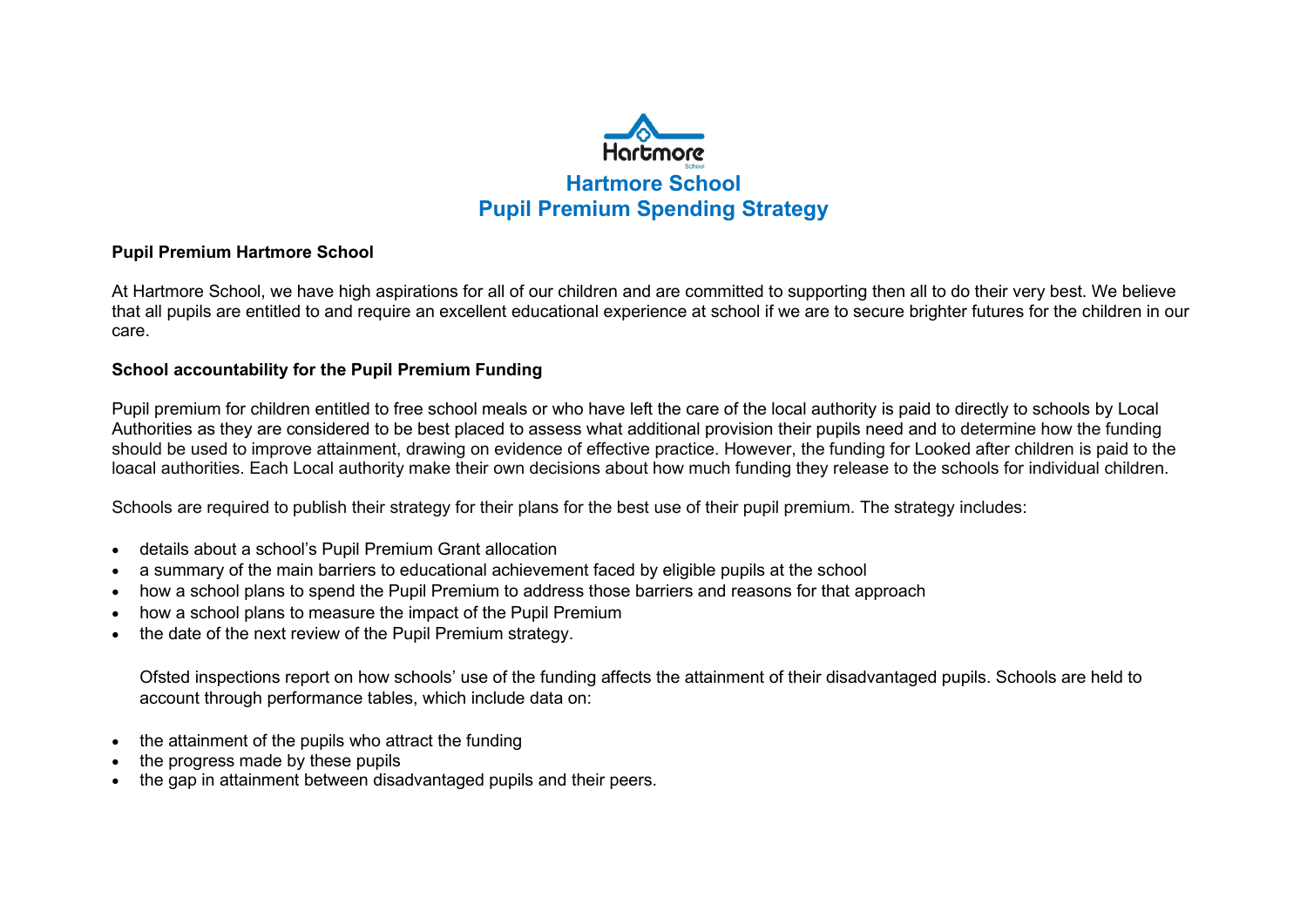This year all schools are required to publish their Pupil Premium Strategy Statement using a template provided by the Department for Education.

For the financial year 2021-22, each child who is eligible for free school meals will receive £1,345 for pupils in primary and £995 in Secondary

Schools will also receive funding for each pupil who is identified as having left local-authority care because of one of the following reasons:

- adoption
- a special quardianship order
- a child arrangements order
- a residence order

These children will receive: £2,345 for pupils in Primary Schools.

For further information about pupil Premium please click on the link below <https://www.gov.uk/government/publications/pupil-premium/pupil-premium>

### **Details about a school's Pupil Premium Grant allocation.**

We currently have no pupils who get free school meals.

The school currently receives Pupil Premium for x Pupils from y different Local authorities because they are Looked after.

### **A summary of the main barriers to educational achievement faced by eligible pupils at the school.**

Whilst the children in our school often have complex and varied individual needs and many have suffered multiple breakdowns of educational placement in the past. This is sometimes compounded by the impact of attachment or trauma and the fcat that they have been taken into the Care of their Local Authorities. Whatever their previous experience, we work hard to ensure that we have a level of staffing, training and skills to ensure that ALL barriers to educational success are removed.

### **How the school plans to spend the Pupil Premium to address those barriers and reasons for that approach:**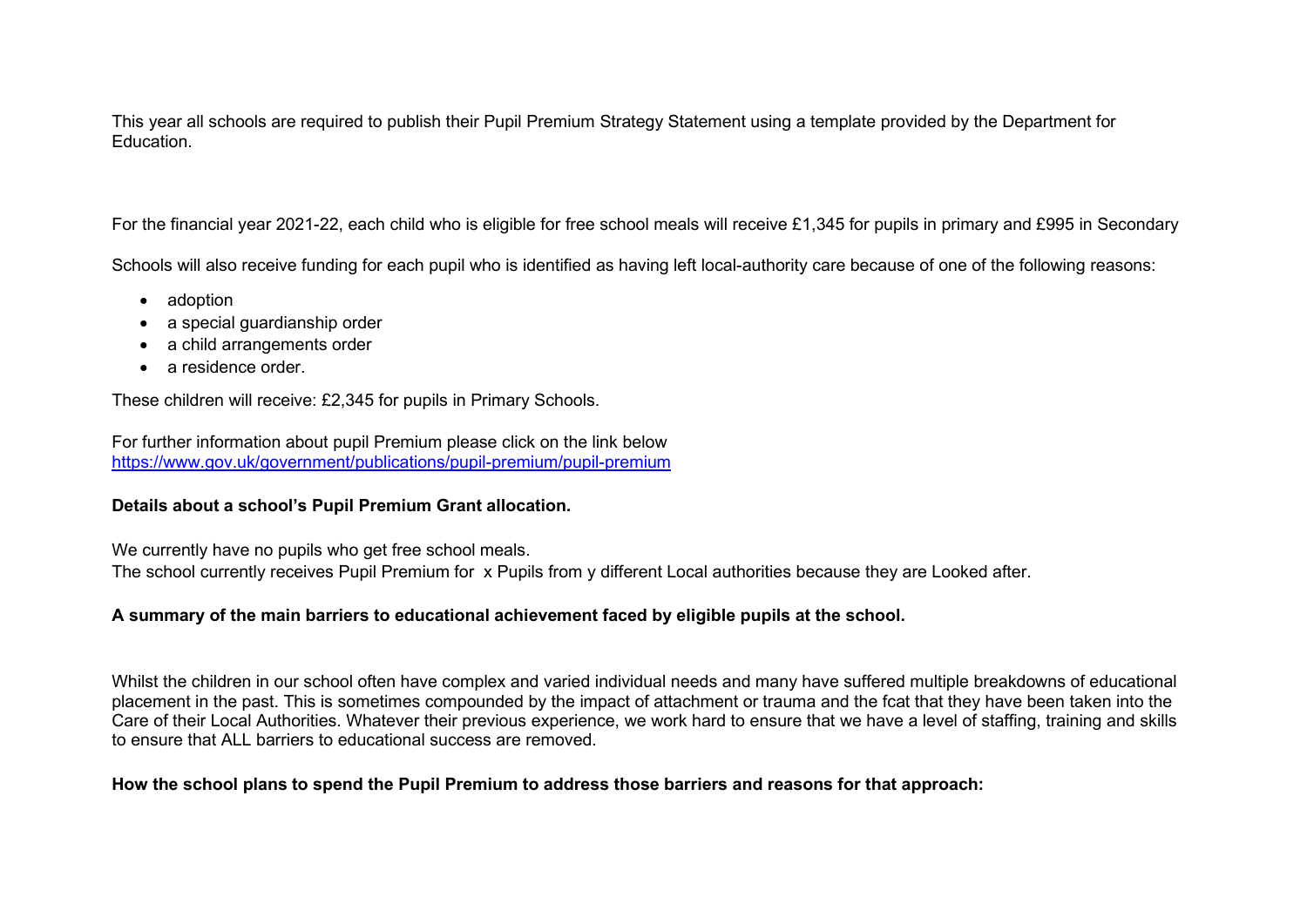We plan to use Pupil Premium in both standard and bespoke ways to ensure that children get the support they need (both in terms of staffing and resources) to do their best in all aspects of the curriculum and get bespoke opportunities tailored to their individual needs and interests.

To ensure this happens our pupil premium spending is guided by the following principals:

- We know which pupils are eligible for pupil premium and whether pupils have received the money they are entitled too.
- We ensure that all Pupil Premium funding is ring fenced to spend on the individual pupil for whom it was provided.
- We carefully manage the allocation pupil premium money.
- We have high expectations for all the individual pupils in our care.
- We analyse which pupils are underachieving and why and try and target Pupil premium spending accordingly.
- We use evidence to allocate funding to 'big-impact' strategies.
- We believe that 'quality first teaching' is the starting point for educational success rather than interventions to compensate.
- We use additional staff to support children in class with individual work rather than always take them out of class for interventions
- We target some of the money to support progress in Literacy and Numeracy (Specifically reading and number work)
- We use pupil achievement/progress data to check interventions' impact and to make adjustments where necessary.
- We are able to demonstrate impact on accelerating pupil and progress.
- We use some of the money to contribute to bespoe opportunities for children which match their individual needs or interests for example Science, Dance, Art or Outdoor education and vocational opportunities for pupils
- We believe interventions are most successful when delivered by highly skilled and experienced support staff or qualified teachers.

### **How a school plans to measure the impact of the Pupil Premium:**

- The impact will be measured in increased attendance , reductions in negative behaviours and increases in rate of progress and attainment.
- Interventions are reviewed and assessed for impact to ensure that we continue to make the best use of additional funding.
- The directors are involved supporting and challenging the school on its use of Pupil Premium.
- Our strategy will be kept constantly under review and differentiated for individual pupils as required.

### **The date of the next review of the Pupil Premium strategy.**

This strategy is reviewed every year the next review will be in September 2022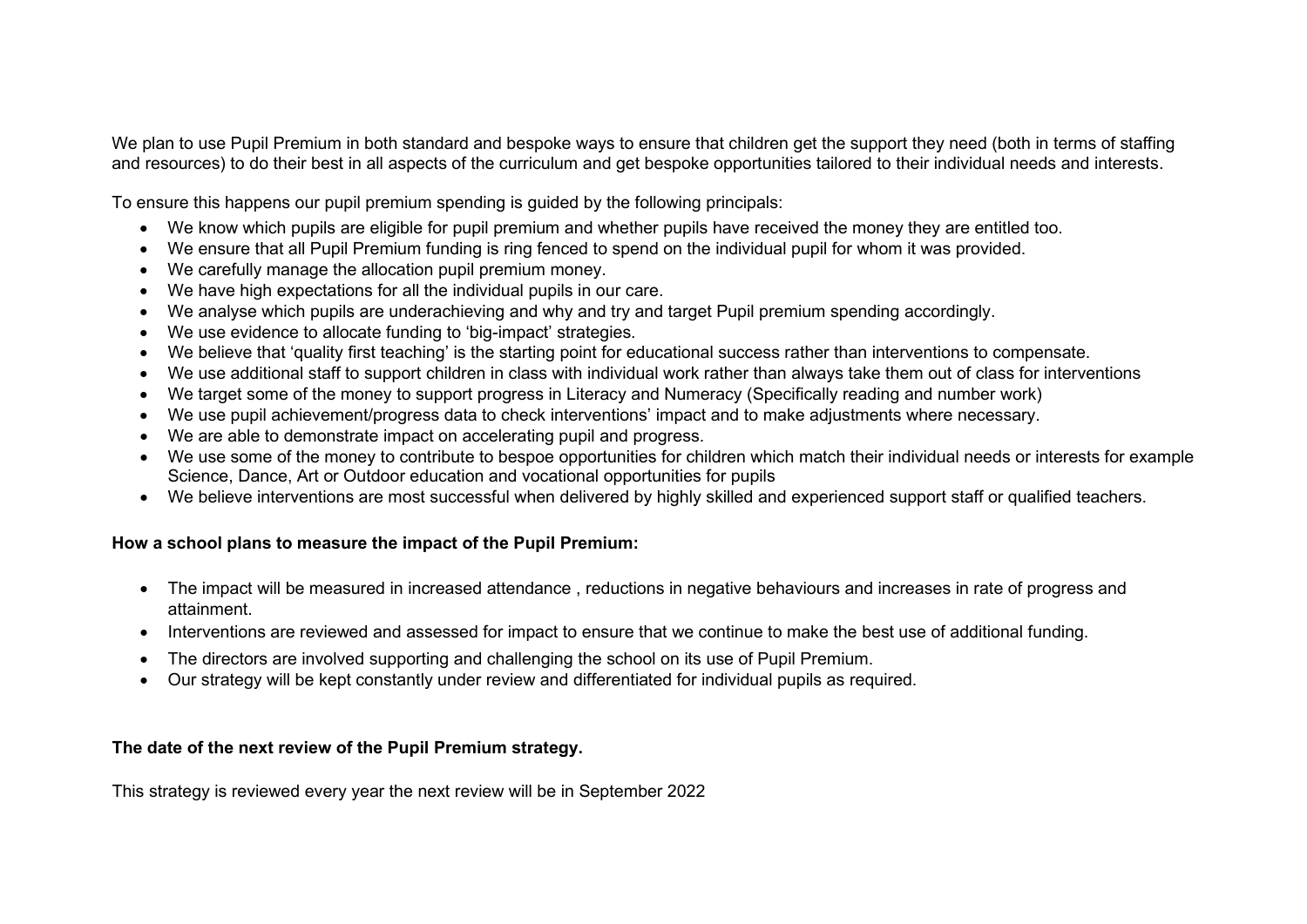# **Pupil Premium spending: 2015-2016**

| Child         |         | Literacy    |       | Numeracy    |       | <b>Outdoor Education</b> |       | Swimming | Equine | Vocational                  |            | <b>Enhanced Curriculum</b> |            | One to one support | S&L                           | Technology      | College  | <b>TOTAL</b> |
|---------------|---------|-------------|-------|-------------|-------|--------------------------|-------|----------|--------|-----------------------------|------------|----------------------------|------------|--------------------|-------------------------------|-----------------|----------|--------------|
|               |         | development |       | development |       | Opportunities            |       |          |        | Opportunities               |            |                            | Additional | One to one         | Assessment                    |                 |          |              |
| Pupil Premium | Class   | Library     | My    | Power       | Rock  | Skiing                   | Canoe |          |        | Construction                | Music      | Visits                     | One-to-One | intervention       | Communication                 | Laptops         |          |              |
| Received      | readers |             | Maths | of Two      | climb |                          | Camp  |          |        | Gardening,<br>Animals, etc. | <b>CCP</b> | <b>Visitors</b>            | support    | out of class       | and interaction<br>assessment |                 |          |              |
|               |         |             |       |             |       |                          |       |          |        |                             |            |                            |            |                    |                               |                 |          |              |
|               | £20     | £20         | £40   | £20         | £80   | £75                      |       | £60      |        | £200                        |            | £30                        | £1000      |                    |                               |                 |          | 1545         |
|               | £20     | £20         | £40   | £20         | £80   | £75                      |       | £60      |        | £200                        |            | £30                        | £1000      |                    |                               |                 |          | 1545         |
|               | £20     | £20         | £40   | £20         | £80   | £75                      |       | £60      |        | £200                        |            | £30                        | £1000      |                    | £315                          |                 |          | 1860         |
|               | £20     | £20         | £40   | £20         | £80   | £75                      |       | £60      |        | £200                        |            | £30                        | £1000      |                    |                               |                 |          | 1545         |
|               | £20     | £20         | £40   | £20         | £80   | £75                      |       | £60      |        | £200                        |            | £30                        | £3000      | £3000              | £315                          |                 |          | 6860         |
|               | £20     | £20         | £40   | £20         | £80   | £75                      |       |          |        | £200                        |            | £30                        | £1000      |                    |                               | £400            |          | 1885         |
|               | £20     | £20         | £40   | £20         | £80   | £75                      |       |          |        | £200                        |            | £30                        | £1000      | £1000              | £315                          | £400            |          | 3200         |
|               | £20     | £20         | £40   | £20         | £80   | £75                      | £135  |          | £170   | £200                        | £390       | £30                        | £1000      |                    | £315                          | £400            | Tumpy    | 3095         |
|               |         |             |       |             |       |                          |       |          |        |                             |            |                            |            |                    |                               |                 | Green    |              |
|               |         |             |       |             |       |                          |       |          |        |                             |            |                            |            |                    |                               |                 | £200     |              |
|               | £20     | £20         | £40   | £20         | £80   | £75                      | £135  |          | £170   | £200                        | £390       | £30                        | £2000      | £500               | £315                          | £400            |          | 4395         |
|               |         |             |       |             |       |                          |       |          |        |                             |            |                            |            |                    |                               |                 |          |              |
|               | £20     | £20         | £40   | £20         | £80   | £75                      | £135  |          | £170   | £200                        | £390       | £30                        | £500       |                    | £315                          | £400            | Glos col | 2595         |
|               |         |             |       |             |       |                          |       |          |        |                             |            |                            |            |                    |                               |                 | £200     |              |
|               |         |             |       |             |       |                          |       |          |        |                             |            |                            |            |                    |                               |                 |          |              |
|               | £20     | £20         | £40   | £20         | £80   | £75                      | £135  |          |        | £200                        |            | £30                        | £1500      | £1000              | £315                          | £400            |          | 3835         |
|               | £20     | £20         | £40   | £20         | £80   | £75                      | £135  |          | £170   | £200                        |            | £30                        | £1500      | £1000              | £315                          | <b>Previous</b> |          | 3530         |
|               |         |             |       |             |       |                          |       |          |        |                             |            |                            |            |                    |                               | Year            |          |              |
|               | £20     | £20         | £40   | £20         | £80   | £75                      | £135  |          |        | £200                        |            | £30                        | £1500      | In class           |                               | £400            |          | 2520         |
|               |         |             |       |             |       |                          |       |          |        |                             |            |                            |            |                    |                               |                 |          |              |
|               | £20     | £20         | £40   | £20         | £80   | £75                      | £135  |          |        | £200                        |            | £30                        | £1500      | In class           |                               | £400            |          | 2520         |
|               |         |             |       |             |       |                          |       |          |        |                             |            |                            |            |                    |                               |                 |          |              |
|               |         |             |       |             |       |                          |       |          |        |                             |            |                            |            |                    |                               |                 |          |              |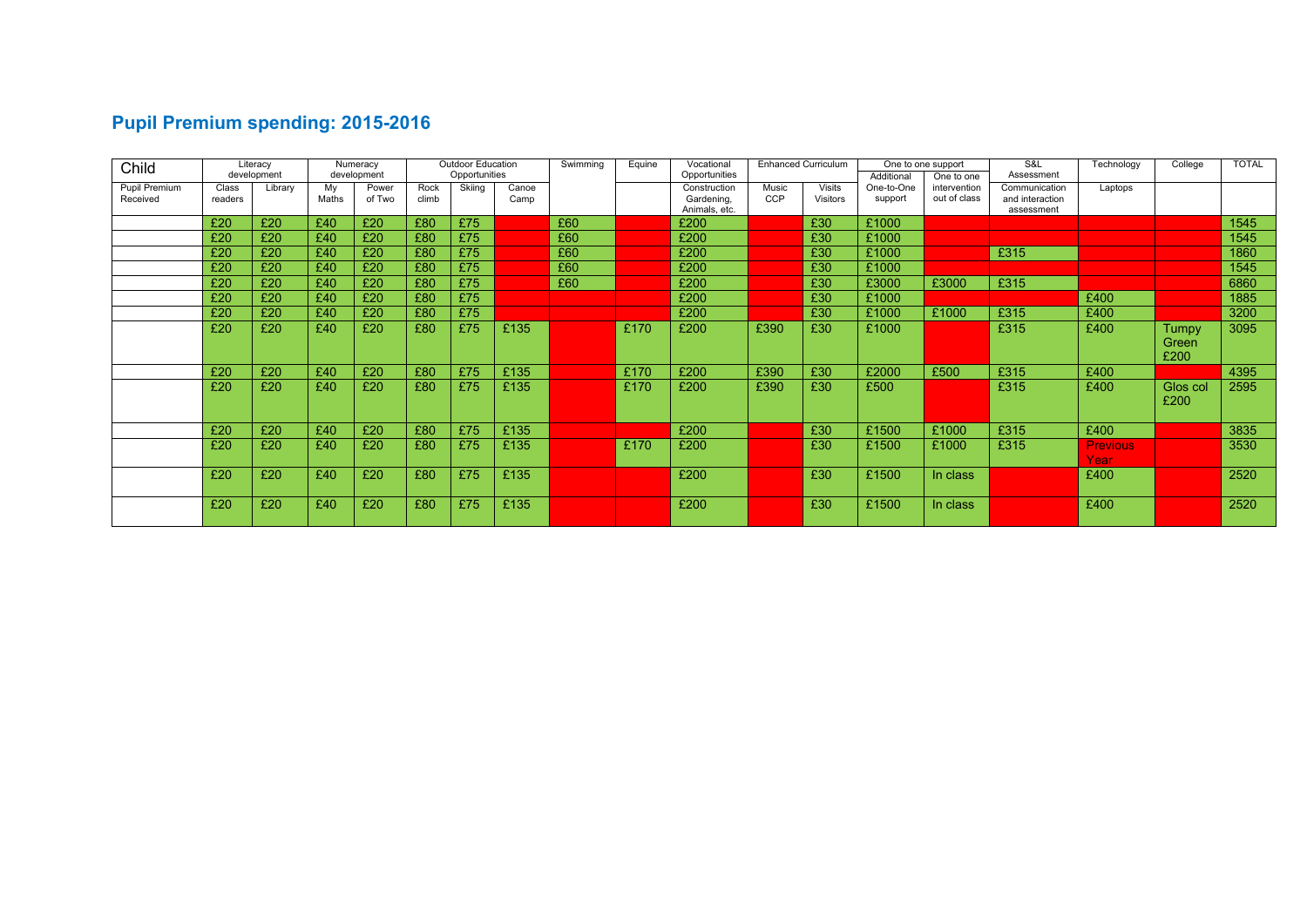# **Pupil Premium spending: 2016-2017**

| Child                     |                  | Literacy development |             | Numeracy<br>development |               | Outdoor Education<br>Opportunities |               |      | Equine                   | Vocational<br>Opportunities                    |              | <b>Enhanced Curriculum</b> |                                          | Staffing                                   | Assessment                                     | Technology                   |                | College                       |      |
|---------------------------|------------------|----------------------|-------------|-------------------------|---------------|------------------------------------|---------------|------|--------------------------|------------------------------------------------|--------------|----------------------------|------------------------------------------|--------------------------------------------|------------------------------------------------|------------------------------|----------------|-------------------------------|------|
| Pupil Premium<br>Received | Rapid<br>Reading | Library              | My<br>Maths | Power<br>of Two         | Rock<br>climb | Skiing                             | Canoe<br>Camp | Swim |                          | Construction<br>Gardening,<br>Animals, etc.    | Music<br>CCP | Visits<br>Visitors         | Addition<br>al One-<br>to-One<br>support | One to one<br>intervention<br>out of class | Communication<br>and interaction<br>assessment | Laptops                      | Kindle         |                               |      |
|                           | £20              | £20                  | £40         | £20                     | £75           | £75                                |               | £40  |                          | £200                                           |              | £50                        | £2000                                    | £500                                       |                                                | £400                         |                |                               | 3440 |
|                           | £20              | £20                  | £40         | £20                     | £75           | £75                                |               | £40  |                          | £200                                           |              | £50                        | £1000                                    |                                            |                                                | £400                         |                |                               | 1940 |
|                           | £20              | £20                  | £40         | £20                     | £75           | £75                                |               |      |                          | £200                                           |              | £50                        | £1000                                    | £500                                       | £315                                           | £400                         | Kindle<br>£100 |                               | 2815 |
|                           | £20              | £20                  | £40         | £20                     | £75           | £75                                |               |      |                          | £200                                           |              | £50                        | £1000                                    | £500                                       |                                                | £400                         | Kindle<br>£100 |                               | 2500 |
|                           | £20              | £20                  | £40         | £20                     | £75           | £75                                |               |      | £700                     | £200                                           |              | £50                        | £2000                                    | £3000                                      | £315                                           | £400                         |                |                               | 6635 |
|                           | £20              | £20                  | £40         | £20                     | £75           | £75                                |               |      |                          | £200                                           |              | £50                        | £1000                                    | £1000                                      | £315                                           | <b>Previous</b><br>vear      | Kindle<br>£100 |                               | 2915 |
|                           | £20              | £20                  | £40         | £20                     | £75           | E75                                |               |      |                          | £200                                           |              | £50                        | £1000                                    |                                            |                                                | £400                         |                |                               | 1900 |
|                           | £20              | £20                  | £40         | £20                     |               |                                    |               |      |                          |                                                |              | £100                       |                                          | £400                                       |                                                |                              |                |                               | £500 |
|                           | £20              | £20                  | £40         | £20                     | £75           | £75                                | £145          |      | £170                     | City farm/<br><b>Birds of prey</b><br>£300     | £390         | £50                        | £1000                                    |                                            | £315                                           | £400                         |                | <b>Tumpy</b><br>Green<br>£500 | 2520 |
|                           | £20              | £20                  | £40         | £20                     | £75           | £75                                | £145          |      |                          |                                                |              | £50                        | £2000<br>Lots in<br>class                |                                            |                                                | <b>Previous</b><br>vear      |                |                               | 2445 |
|                           | £20              | £20                  | £40         | £20                     | £75           | £75                                | £145          |      |                          | <b>Bikes</b><br>£300                           | £390         | £50                        | £1000                                    |                                            | £315                                           | <b>Previous</b><br>vear      | Kindle<br>£100 | <b>Glos</b><br>Col<br>£200    | 2470 |
|                           | £20              | £20                  | £40         | £20                     | £75           | £75                                | £145          |      | Horse<br>Therapy<br>£880 | <b>Birds of prey</b><br>/Orchard Trust<br>£300 | £390         | £50                        | £2000                                    | £1000                                      | £315                                           | <b>New</b><br>Laptop<br>£400 |                | <b>Glos</b><br>col<br>£200    | 5930 |
|                           | £20              | £20                  | £40         | £20                     | £75           | £75                                | £145          |      |                          | Hair dressing<br>£300                          | £390         | £50                        | £1000                                    |                                            |                                                | £400                         |                | Glos<br>col<br>£200           | 2735 |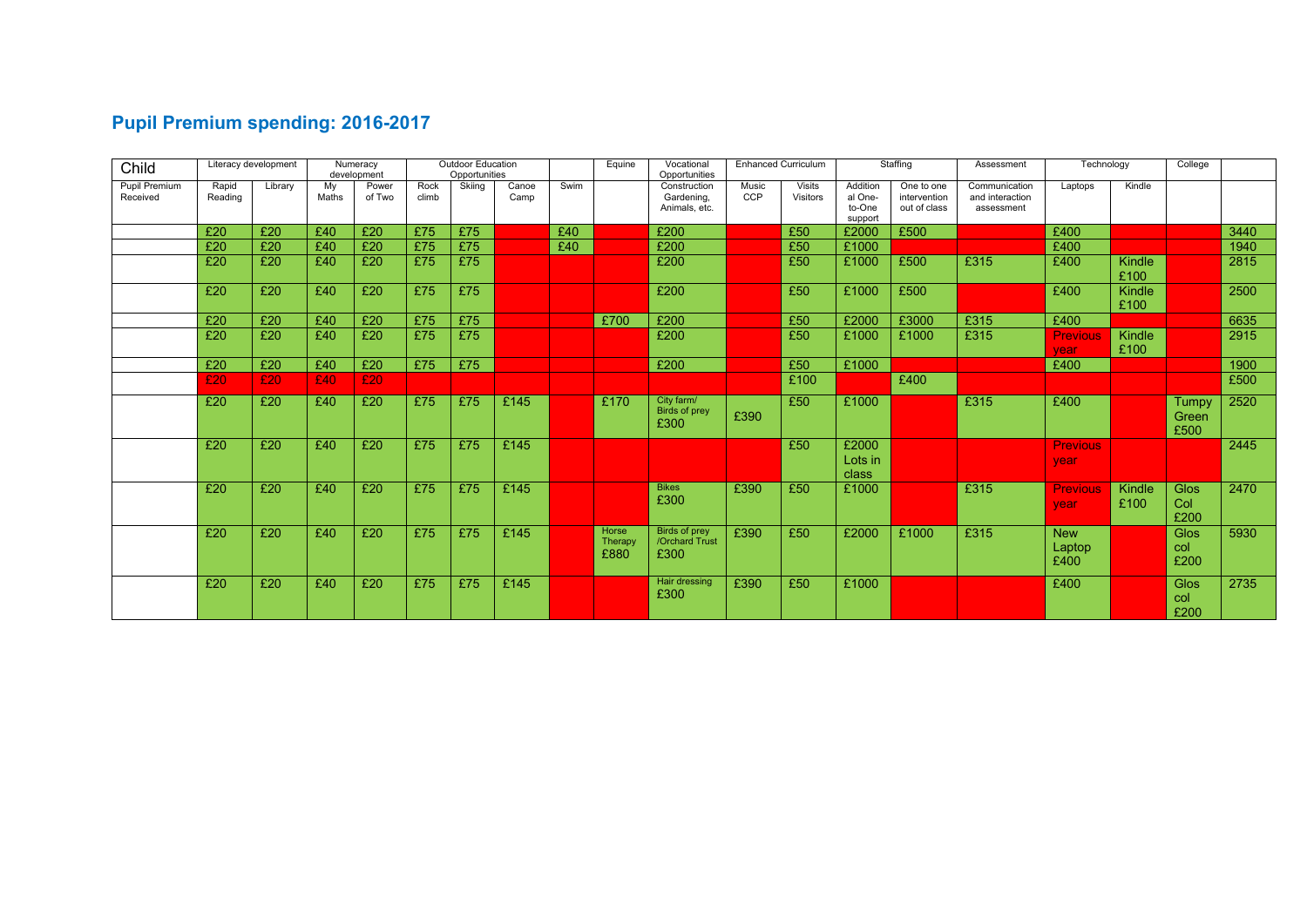## **Pupil Premium spending: 2017-2018**

| Child         |         | Literacy    |       | Numeracy<br>development |       | <b>Outdoor Education</b> |       |      | Equine | Vocational    | <b>Enhanced Curriculum</b> |               | Staffing       |          | Technology<br>Assessment |         |        | Other        | TOTAL: |
|---------------|---------|-------------|-------|-------------------------|-------|--------------------------|-------|------|--------|---------------|----------------------------|---------------|----------------|----------|--------------------------|---------|--------|--------------|--------|
|               |         | development |       |                         |       | Opportunities            |       |      |        | Opportunities |                            |               |                |          |                          |         |        |              |        |
| Pupil Premium | Talk    | Library     | My    | Power                   | Rock  | Skiing                   | Canoe | Swim |        | Construction  | Music                      | <b>Visits</b> |                | Addition | Communication            | Laptops | Kindle |              |        |
| Received      | for     |             | Maths | of                      | climb |                          | camp  | ming |        | Gardening,    | <b>CCP</b>                 | Visitors      |                | al One-  | and interaction          |         |        |              |        |
|               | writing |             |       | Two                     |       |                          |       |      |        | Animals, etc. |                            |               |                | to-One   | assessment               |         |        |              |        |
|               |         |             |       |                         |       |                          |       |      |        |               |                            |               |                |          |                          |         |        |              |        |
|               |         |             |       |                         |       |                          |       |      |        |               |                            |               |                | support  |                          |         |        |              |        |
|               |         |             |       |                         |       |                          |       |      |        |               |                            |               |                | In class |                          |         |        |              |        |
|               | £20     | £20         | £40   | £20                     |       |                          |       | £20  |        | £300          |                            |               | <b>Full</b>    |          |                          |         |        |              | £420   |
|               |         |             |       |                         |       |                          |       |      |        |               |                            |               | $1$ to 1       |          |                          |         |        |              |        |
|               |         |             |       |                         |       |                          |       |      |        |               |                            |               |                |          |                          |         |        |              |        |
|               | £20     | £20         | £40   | £20                     | £75   | £75                      | £150  |      |        | £300          |                            | £50           | Full           |          |                          |         | Kindle |              | £850   |
|               |         |             |       |                         |       |                          |       |      |        |               |                            |               | $1$ to 1       |          |                          |         | £100   |              |        |
|               | £20     | £20         | £40   | £20                     | £75   | £75                      | £150  |      |        | £300          |                            | £50           | <b>Initial</b> | Initial  |                          |         |        |              | £750   |
|               |         |             |       |                         |       |                          |       |      |        |               |                            |               |                |          |                          |         |        |              |        |
|               |         |             |       |                         |       |                          |       |      |        |               |                            |               | 1 to 1         | 1 to 1   |                          |         |        |              |        |
|               | £20     | £20         | £40   | £20                     | £75   | £75                      | £150  |      |        | £300          |                            | £50           | $1$ to 1       |          |                          | £400    |        |              | £1150  |
|               | £20     | £20         | £40   | £20                     | £75   | £75                      | £150  |      |        | £300          | £100                       | £50           | £1000          |          |                          | £400    |        |              | £2250  |
|               |         |             |       |                         |       |                          |       |      |        |               |                            |               |                |          |                          |         |        |              |        |
|               | £20     | £20         | £40   | £20                     | £75   | £75                      | £150  |      |        | £300          | £100                       | £50           | £1000          | £1000    |                          | £400    |        | Glos         | £4090  |
|               |         |             |       |                         |       |                          |       |      |        |               |                            |               |                |          |                          |         |        | <b>Rugby</b> |        |
|               |         |             |       |                         |       |                          |       |      |        |               |                            |               |                |          |                          |         |        | £840         |        |
|               |         |             |       |                         |       |                          |       |      |        |               |                            |               |                |          |                          |         |        |              |        |
|               | £20     | £20         | £40   | £20                     |       |                          | £150  |      |        | £300          | £100                       | £50           | £1000          | £1000    |                          | £400    |        |              | £3100  |
|               |         |             |       |                         |       |                          |       |      |        |               |                            |               |                |          |                          |         |        |              |        |

# **Pupil Premium spending: 2018- 2019**

| Child                     |                        | Literacy<br>development | Numeracy<br>development |                    | <b>Outdoor Education</b><br>Opportunities |        |               |              | Equine | Vocational<br>Opportunities                 |                     | <b>Enhanced Curriculum</b> |  | Staffing                                             | Assessment                                     | Technology |        | Other                                  | TOTAL: |
|---------------------------|------------------------|-------------------------|-------------------------|--------------------|-------------------------------------------|--------|---------------|--------------|--------|---------------------------------------------|---------------------|----------------------------|--|------------------------------------------------------|------------------------------------------------|------------|--------|----------------------------------------|--------|
| Pupil Premium<br>Received | Talk<br>for<br>writing | Rapid<br>Reading        | My<br>Maths             | Power<br>of<br>Two | Rock<br>climb                             | Skiing | Canoe<br>camp | Swim<br>ming |        | Construction<br>Gardening,<br>Animals, etc. | Music<br><b>CCP</b> | <b>Visits</b><br>Visitors  |  | Addition<br>al One-<br>to-One<br>support<br>In class | Communication<br>and interaction<br>assessment | Laptops    | Kindle |                                        |        |
| £1000                     | £20                    | £20                     | £40                     | £20                | £75                                       | £75    | £150          |              |        |                                             | £390                |                            |  | <b>Maths</b><br>interve<br>ntion<br>£500             |                                                | £400       |        | <b>Work</b><br>Experie<br>nce<br>£1000 | £2690  |
| £1400                     | £20                    | £20                     | £40                     | £20                | £75                                       | £75    | £150          |              |        |                                             | £390                |                            |  | <b>Maths</b><br>interve<br>ntion<br>£500             |                                                | £400       |        | <b>Work</b><br>Experie<br>nce<br>£200  | £1890  |
| £1848                     | £20                    | £20                     | £40                     | £20                | £75                                       | £75    | £150          |              |        | £300                                        |                     | £50                        |  | £1000                                                |                                                | £400       |        |                                        | £2050  |